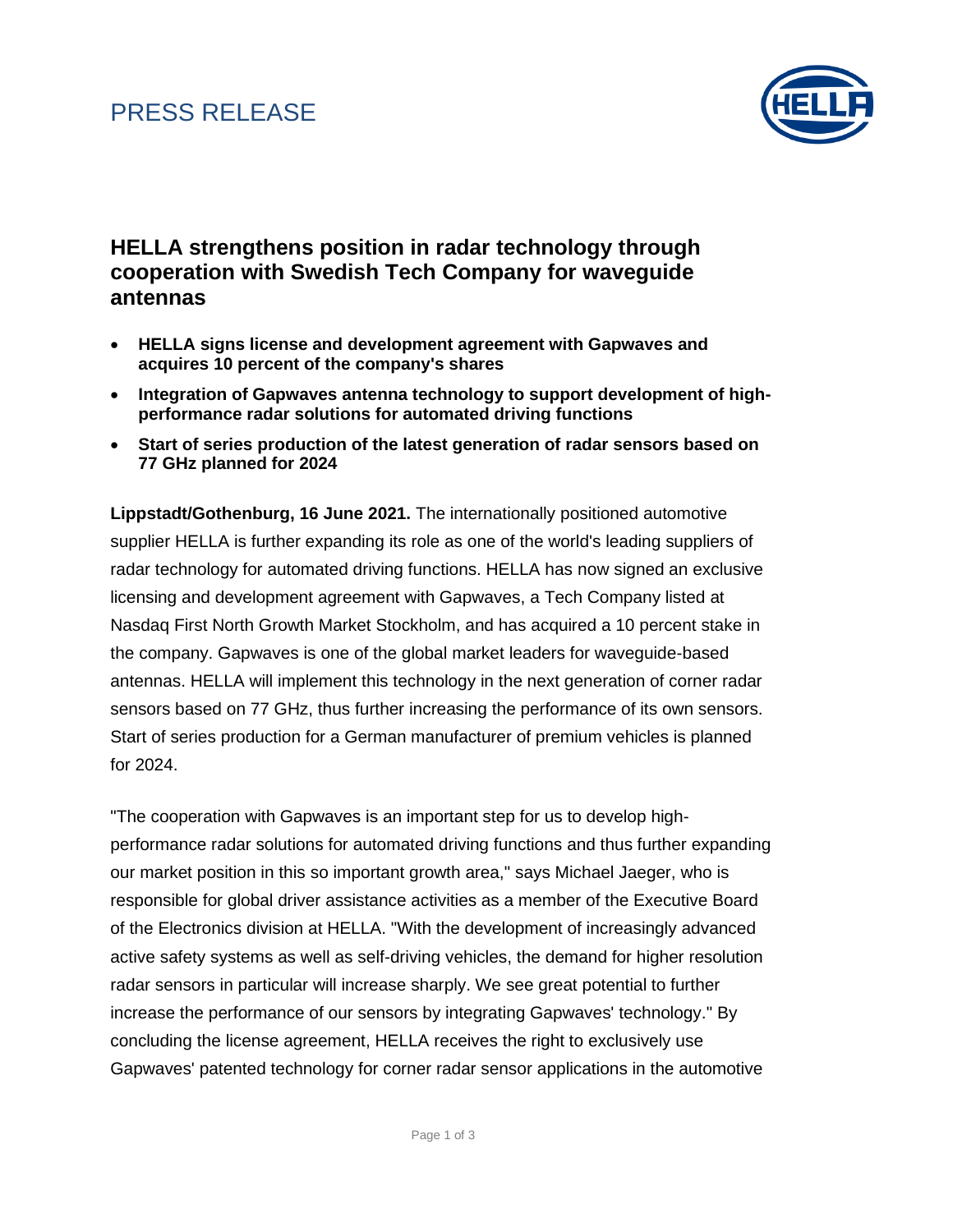# PRESS RELEASE



sector. At the same time, the company will be actively involved in HELLA's radar development activities.

"The agreement with HELLA is a very special milestone for us. It shows that our innovative antenna technology is sought after in the automotive sector. At the same time, the close cooperation with HELLA gives us important insights into automotive radar applications," says Lars-Inge Sjöqvist, CEO of Gapwaves. "We are delighted to now have HELLA as a long-term partner from the automotive industry at our side, with whom we can jointly further advance the development of our technology as a core component for safe mobility and automated driving."

Gapwaves originates from research conducted at Chalmers University of Technology in Gothenburg and was founded in 2011. The company still has its headquarter there. Gapwaves has been listed at Nasdaq First North Growth Market Stockholm since 2016. The company currently employs around 30 people and generates annual sales in the single-digit million euro range.

#### **Please note:**

This text and corresponding photo material can also be found in our press database at: [www.hella.com/press](http://www.hella.com/hella-com/7634.html?rdeLocale=en)

**HELLA GmbH & Co. KGaA, Lippstadt:** HELLA is a global, family-owned company, listed on the stock exchange, with over 125 locations in some 35 countries. With sales of € 5.8 billion in the fiscal year 2019/2020 and 36,000 employees, HELLA is one of the leading automotive suppliers. HELLA specialises in innovative lighting systems and vehicle electronics and has been an important partner to the automotive industry and aftermarket for more than a century. Furthermore, in its Special Applications segment, HELLA develops, manufactures and sells lighting and electronic products for specialist vehicles.

**For more information please contact:**

Dr. Markus Richter Company spokesman HELLA GmbH & Co. KGaA